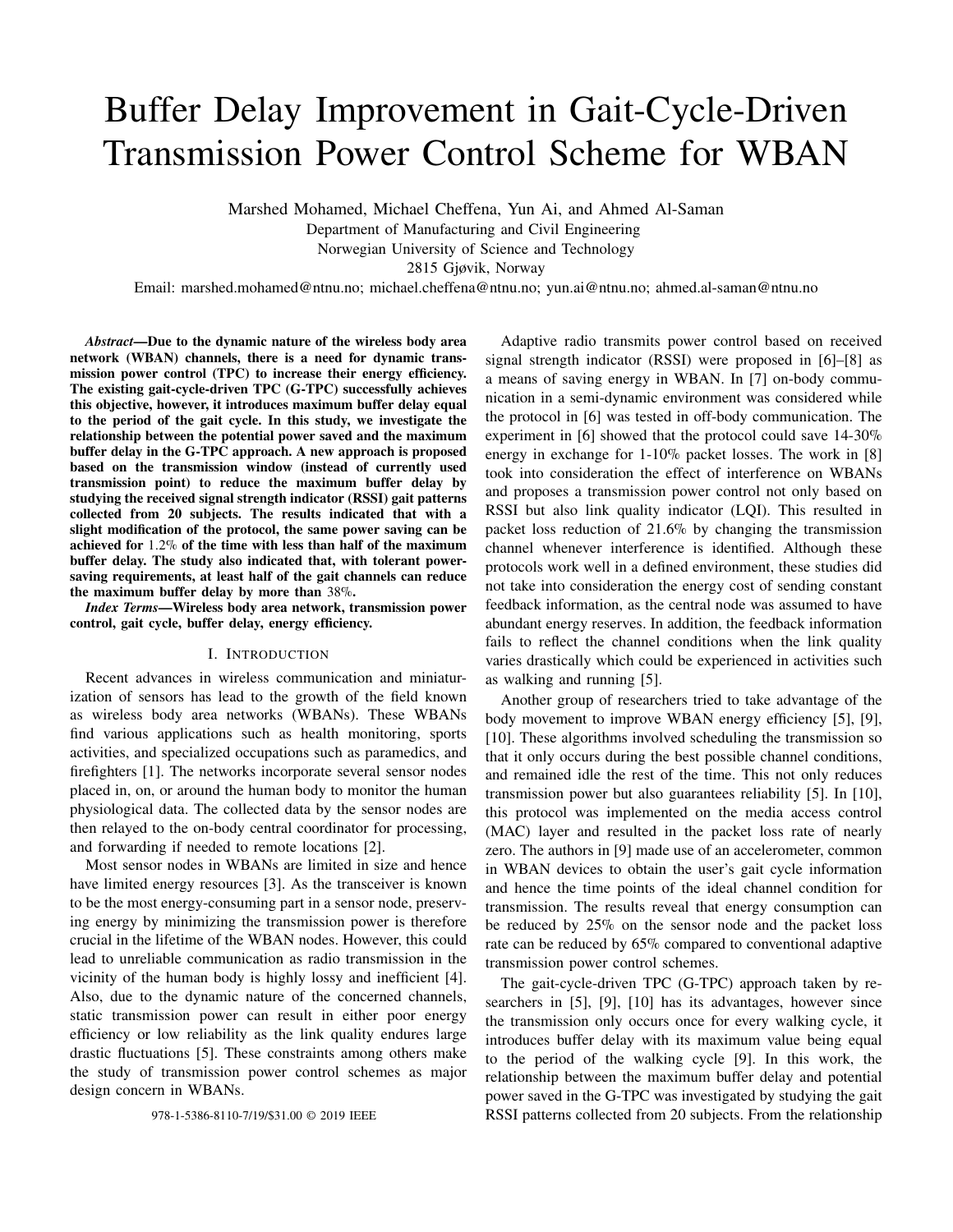

Fig. 1. Received power of 4 different subjects during 3 gait cycles.

a method of reducing the buffer delay without a significant reduction in the saved power is proposed.

The remainder of the paper is organized as follows. Section II describes the gait data collection process and analysis, Section III investigates the relationship between buffer delay and power saved, and Section IV concludes the paper.

#### II. EXPERIMENTAL DATA AND ANALYSIS

## *A. Measurement Data*

The gait RSSI patterns were collected from 20 healthy subjects, with different age, height, and weight. A receiver was attached on the wrist of the right arm representing a WBAN node such as a smartwatch and a transmitter was placed on the right side of the waist representing a WBAN coordinator such as a smartphone. To capture the natural gait changes over time and the influence of the different environment, the subjects walked continuously for 4 minutes outdoors and 4 minutes indoors. The transmitter was set to transmit a packet every 5 ms with a constant transmission power of 1 dBm at 2.425 GHz carrier frequency. The receiver stored the RSSI of each packet and were later transferred to a computer for analysis. Further details of the experiment are found in [11].

#### *B. Data Analysis*

It is well known that there is a periodic fluctuation of the RSSI during walking in a wrist-to-waist channel [5], [12], however, our measurement results also show that these fluctuations vary from one person to the other due to difference in size and gait [11]. The difference is not only noticed in the peak-to-peak value and the period of fluctuation, but also on the shape of the measured output. Not all subjects produced a sinusoidal RSSI output, and hence not all subject's channels are optimal only on one location.

Fig. 1 shows an example of the received power of 4 different subjects for 3 gait cycles, and Fig. 2 shows the gait cycles from Fig. 1 plotted on top of each other. The received power during



Fig. 2. Gait cycles plotted on top of each other. The received power is similar for the same user, but different between users.

walking is consistent for a given subject, however, it varies from one subject to the other. The shape varies from single peak, double peak, to a flat top with minor fluctuations. This means that the best link quality in each gait period is not limited to a point, but can be extended to one or multiple windows, depending on the gait and amount of energy to be saved. This has the potential of reducing the buffer delay of G-TPC.

## III. THE TRANSMISSION WINDOW APPROACH

As discussed previously, the G-TPC proposed in [5], [9], [10] introduces maximum buffer delays which are equal to the gait cycle period. This is because transmission occurs only once in every gait cycle. To reduce the delays, a transmission window could be used instead of a transmission point. The transmission window can be defined as that time in which the RSSI is above a certain threshold and hence the channel can be considered good enough for transmission while saving enough power. Specifically, we propose the transmission not only to occur at an instant of the best channel condition but extend it to a larger window as long as it meets certain channel conditions such as minimum RSSI.

### *A. Maximum Buffer Delay and Saved Transmission Power*

It is evident that the size of the transmission window will depend on the power saving condition to be met, defined by the threshold RSSI value. In a more strict power-saving condition, the RSSI value will be set to high values, making the transmission window small and the maximum buffer delay large. The opposite is also true, that is with a smaller RSSI threshold the transmission window becomes larger, and both the maximum buffer delay and the potential power saved become smaller. This relationship is not linear and varies from one RSSI gait pattern to the other.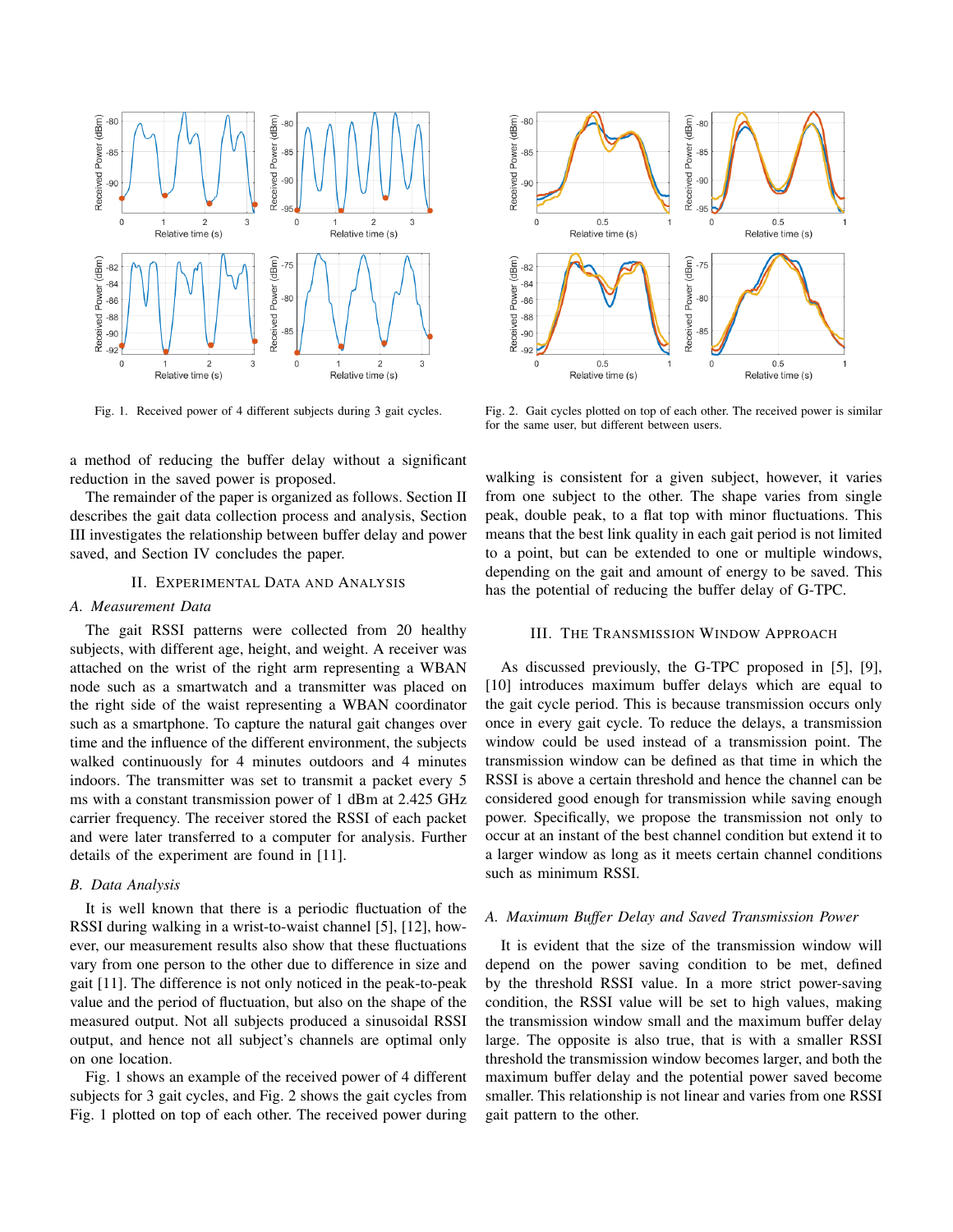

Fig. 3. Top row, the relationship between percentage power saved and percentage maximum buffer delay for different gait. The point of max ${TPC}_{Gain}$  is indicated by a red dot. Bottom row, the RSSI values for the corresponding gait. The optimal transmission window TW $\overline{O}$  is indicated by red dots.

Let us express the maximum buffer delay  $T_D$  encountered using a given transmission window in percentage as

$$
PT_D = \frac{T_D}{T_G} \times 100\tag{1}
$$

where 100% delay represents a delay equals to gait period  $T_G$ . Let us also express the power saved  $P_s$  achieved using a given transmission window in percentage as

$$
PP_S = \frac{P_S}{P_G} \times 100\tag{2}
$$

where 100% equals to power saved when transmission occurs only once per gait circle  $P_G$ . We can then introduce a term transmission power control gain  $TPC_{Gain}$  as

$$
TPC_{Gain} = PP_S - PT_D \tag{3}
$$

Then the optimal transmission window  $TW<sub>O</sub>$  is the one which results with high power savings, and low buffer delays possible. This is that window which gives the max $\{TPC_{Gain}\}$  for a given RSSI gait pattern.

The top row of Fig. 3 shows the relationship between the percentage power saved and the percentage maximum buffer delay for different RSSI gait patterns. The point of max ${TPC_{Gain}}$ is indicated by a red dot. The corresponding RSSI gait patterns and their optimal transmission windows  $TW<sub>O</sub>$  are plotted on the bottom row. Only the gait on the far right column has one instant of transmission per gait cycle which results in maximum buffer delay equal to the gait period. The remaining gait has  $TW<sub>O</sub>$  with two transmission instances hence reducing the maximum buffer delay to approximately half without much reduction in saved power.

## *B. Results and Discussion*

Since the goal of G-TPC is to save power, then it becomes important to make sure that the optimal transmission window  $TW<sub>O</sub>$  also satisfies the minimum power-saving requirements  $PP_{min}$ . The optimal transmission window TW<sub>O</sub> is the window that not only gives you max $\{TPC_{Gain}\}$  but also satisfies the condition  $PP_S > PP_{min}$ . Fig. 4 shows the probability distribution of the power saved  $PP<sub>S</sub>$  and the maximum buffer delay  $PT_D$  for the optimal transmission window TW $_O$  where the minimum power saving requirement is set to 50 percent  $(PP_{min} = 50\%)$ . It can be observed that TW<sub>O</sub> with one instant of transmission is by far the most common with more than 35% of the windows falling in this category ( $PP_S = 100$  and  $PT_D = 100$ ). However, it is also interesting to see that  $100\%$ power saving can also be achieved with a maximum buffer delay as low as 30%.

Fig. 5 shows the cumulative probability of maximum buffer delay  $PT_D$  together with its corresponding quartiles for the optimal transmission windows  $TW_O$  of different power saving requirement  $PP_{min}$ . For the more strict power requirements  $(PP_{min} = 75\%)$ , only a quarter of the gait achieve a third of the maximum buffer delay reduction. However, for the more relaxed requirements ( $PP_{min} = 50\%$  and  $PP_{min} = 25\%$ ) half of the gait will have  $TW_O$  with maximum buffer delay of less than 62% and 49% respectively, and a quarter will have  $TW<sub>O</sub>$  with